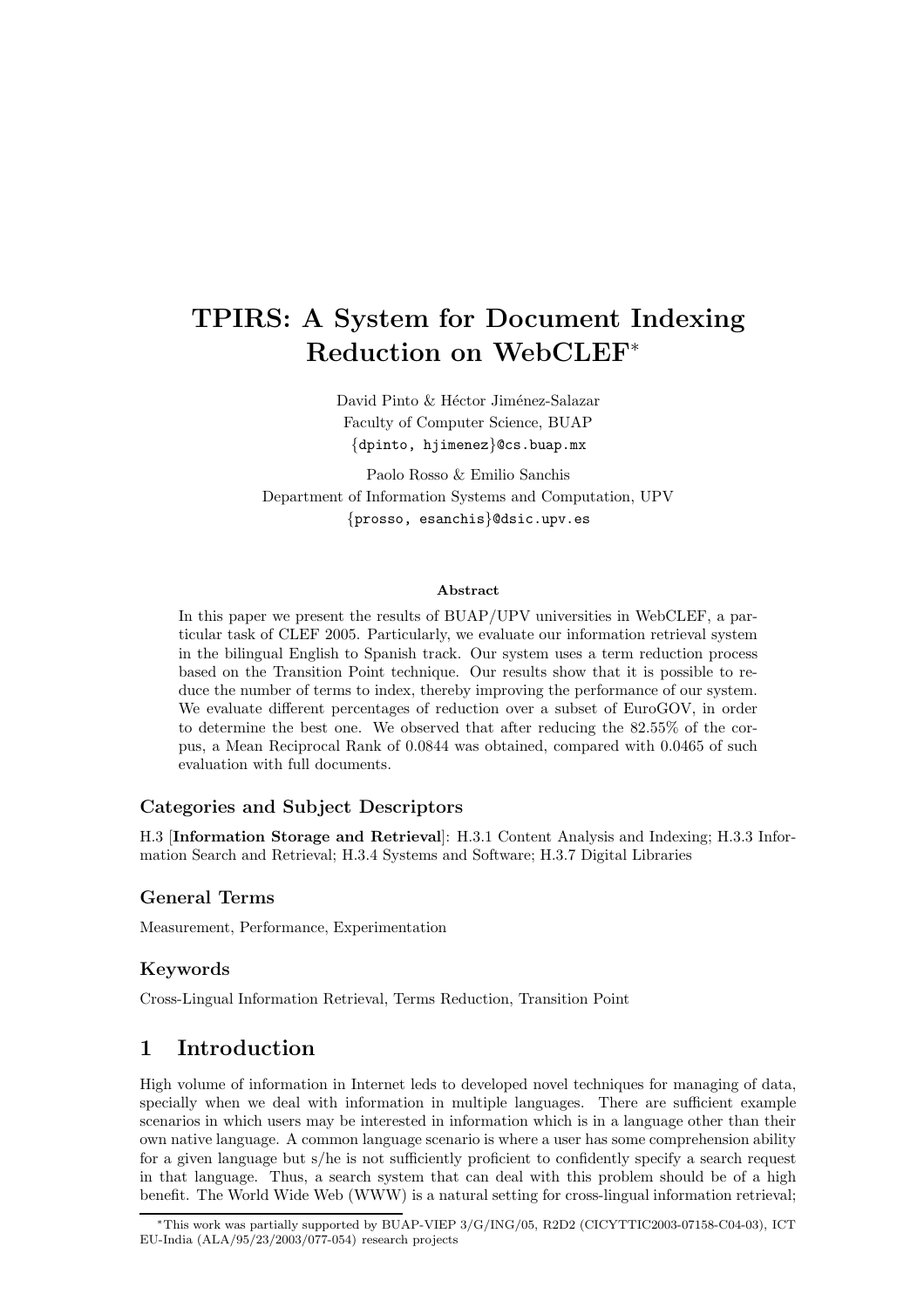the European Union is a typical example of a multilingual scenario, where multiple users have to deal with information published in at least 20 languages.

In order to reinforce research in this area, CLEF (Cross-Language Evaluation Forum) has been compiling a set of multi-lingual corpora and promoting the evaluation of multiple multi-lingual information retrieval systems for diverse kinds of data [4]. A particular track for the evaluation of such systems that deal with information on the web has been set up this year as a part of CLEF. This forum was named WebCLEF, and the best description of this particular task can be seen in [10]. In WebCLEF, three subtasks were defined within this year: mixed monolingual, multilingual, and bilingual English to Spanish.

This paper reports results on the evaluation of a Cross-Language Information Retrieval System (CLIRS) for the bilingual English to Spanish subtask of WebCLEF 2005. A document indexing reduction is proposed, in order to improve precision of CLIRS and to diminish the storing space on such systems. Our proposal is based on the use of the Transition Point (TP) technique, which is somehow a method that obtains important terms from a document. We evaluate different percentages of TP over a subset of EuroGOV corpus [9], and we observed that it is possible to improve precision results reducing the number of terms for a given corpus.

The next section describes our information retrieval system in detail. Section 3 briefly introduces the corpus used in our experiments, and the results obtained after evaluation. Finally, a discussion of our experiments is presented.

## 2 Description of TPIRS

We used a boolean model with Jaccard similarity formula for our CLIRS. Our goal was to determine the behaviour of document indexing reduction in an information retrieval environment. In order to reduce the terms from every document treated, we applied a technique named Transition Point, which is described as follows.

#### 2.1 Transition Point Technique

The transition point is a frequency value that splits the vocabulary of a document in two sets of terms (low and high frequency). This technique is based on Zipf Law of Word Ocurrences [14] and refined from studies of Booth [1] and, recently, Urbizagástegui [13]. These studies are meant to demonstrate that terms of medium frequency are closely related to the conceptual content of the document. Thus, it is possible to form the hypothesis that terms closer to TP can be used as indexes of a document. A typical formula used to obtain this value is given in equation 1.

$$
TP = \frac{\sqrt{8 \cdot I_1 + 1} - 1}{2},\tag{1}
$$

where  $I_1$  represents the number of words with frequency equal to 1 [8] [13].

Alternatively, TP can be localized by identifying the lowest frequency (from the highest frequencies) that it is not repeated; this characteristic comes from properties of Booth's law of low frequency words [1].

Let us consider a frequency-sorted vocabulary of a document; i.e.,  $V_{TP} = [(t_1, f_1), ..., (t_n, f_n)],$ with  $f_i \ge f_{i-1}$ , then  $TP = f_{i-1}$ , iif  $f_i = f_{i+1}$ . The most important words are those that obtain the closest frequency values to TP, i.e.,

$$
TP_{SET} = \{t_i | (t_i, f_i) \in V_{TP}, U_1 \le f_i \le U_2\},\tag{2}
$$

where  $U_1$  is a lower threshold obtained by a given neighbourhood percentage of TP (NTP), thus,  $U_1 = (1 - NTP) * TP$ .  $U_2$  is the upper threshold and it is calculated in a similar way  $(U_2 = (1 + NTP) * TP).$ 

We have used TP technique in diverse areas of natural language processing (NLP), like: clustering of short texts [5], categorization of texts [6], keyphrases extraction [7] [12], summarization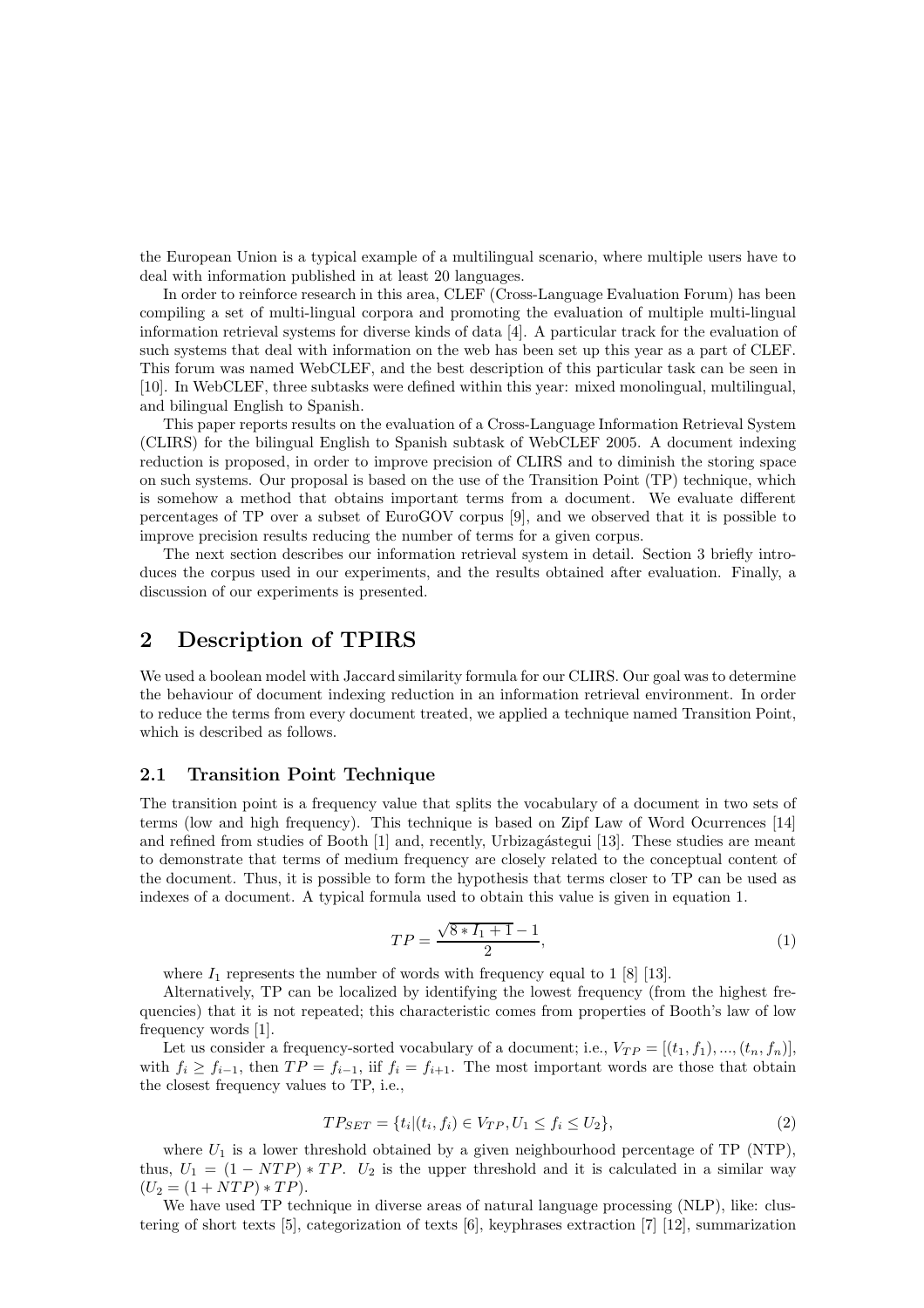[2], and weighting models for information retrieval systems [3]. Thus, we believe that there exist enough evidence to utilize this technique as a terms reduction process.

#### 2.2 Information Retrieval Model

Our information retrieval is based on the Boolean Model, and, in order to rank the documents retrieved, we used the Jaccard similarity function, applied to the query and every document of the corpus used. Previously, each document was preprocessed and its index terms were selected (the preprocessing phase is described in section 3.1). For this purpose, several values of a neighbourhood of TP were used as thresholds, as equation 2 indicates.

# 3 Evaluation

#### 3.1 Corpus

We used a subset of EurGov corpus for our evaluation. This subset was composed by a set of Spanish Internet pages, originally obtained from European government-related sites. We named this corpus BiEnEs.

In order to construct this corpus, for every page compiled in the EuroGOV corpus, we determine its language by using TexCat [11], a guesser language program widely used. We construct our evaluation corpus with those documents identified as Spanish language.

The preprocessing of the BiEnEs corpus consisted of elimination of punctuation symbols, Spanish stopwords, numbers, html tags, script codes and style cascade sheets codes.

For the evaluation of BiEnEs, a set of 134 queries was composed and refined, in order to provide gramatically correct "English" queries. Queries and assessments were created by the participants in the WebCLEF track, and the particular case of the queries were later reviewed and in some cases corrected in their English translation by the NLP Group at UNED. Queries were distributed in the following way: 67 homepages and 67 named page findings.

We applied a preprocessing phase to this set of queries. First, we used an online translation system<sup>1</sup> in order to translate every query from English to Spanish. After that, an elimination of punctuation symbols, spanish stopwords and numbers was done.

We did not apply a rigorous method of translation, due to the fact that our main goal in our first participation on WebCLEF was to determine the quality of terms reduction in our CLIRS.

#### 3.2 Indexing reduction

In order to determine the behaviour of document indexing reduction on CLIRS, we submit to the contest, a set of five runs, which are described as follows.

- First Run: This run used "Full documents" as evaluation corpus, and conformed the baseline for our experiments. We named it the "Full" evaluation.
- Second Run: This run used an evaluation corpus composed of the reduction of every document, using the TP technique with a neighbourhood of 10% around TP. We named it the "TP10" evaluation.
- Third Run: This run used an evaluation corpus composed of the reduction of every document, using the TP technique with a neighbourhood of 20% around TP. We named it the "TP20" evaluation.
- Fourth Run: This run used an evaluation corpus composed of the reduction of every document, using the TP technique with a neighbourhood of 40% around TP. We named it the "TP40" evaluation.

<sup>1</sup>http://www.freetranslation.com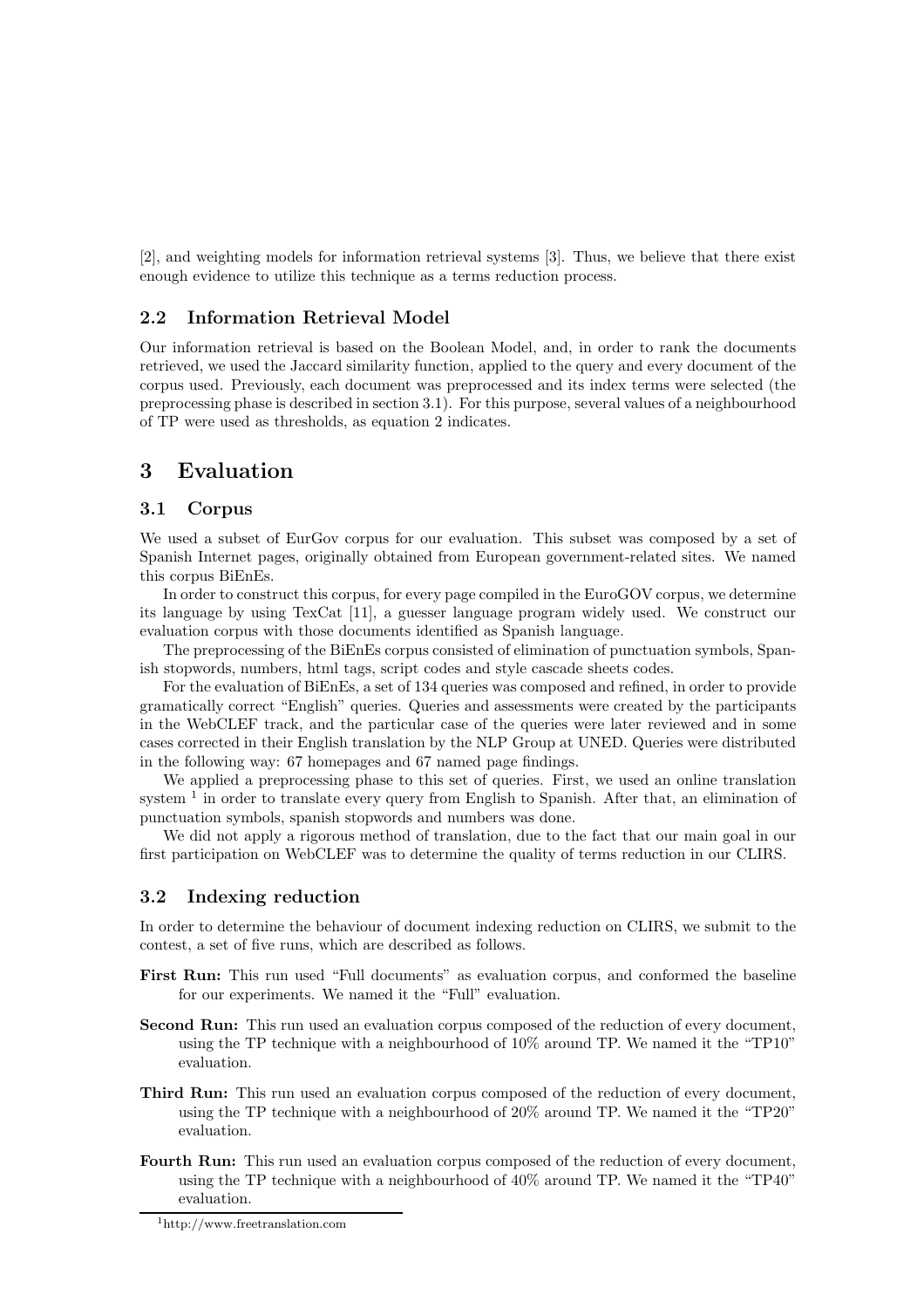Fifth Run: This run used an evaluation corpus composed of the reduction of every document, using the TP technique with a neighbourhood of 60% around TP. We named it the "TP60" evaluaton.

Table 1 shows the size of every evaluation corpus used, as well as the percentage of reduction obtained for each one. As can be seen, the TP technique obtained a big percentage of reduction (between 75 and 89%), which also implies a reduction in time for indexing process, in a CLIRS.

| Corpus      | Size (Kb) | % of Reduction |
|-------------|-----------|----------------|
| Full        | 117,345   | 0%             |
| <b>TP10</b> | 12,616    | 89.25%         |
| <b>TP20</b> | 19,660    | 83.25%         |
| <b>TP40</b> | 20,477    | 82.55%         |
| TP60        | 28,903    | 75.37%         |

Table 1: Evaluation corpora

## 3.3 Results

Table 2 shows the results for every run submitted. First column indicates the name of each run. Last column shows the Mean Reciprocal Rank (MRR) obtained for each run. Additionally, the average success at different number of documents retrieved is shown, by instance, second column indicates the average success of the CLIRS at the first answer. The "TP20" approach, obtained a total of 49 answers, and therefore, it does not has average success at 50.

As can be seen, an important improvement was done by using an evaluation corpus obtained with a neighbourhood of 40% of TP. We were hoping to obtain comparable results with the "Full" run, but as can be seen, the "TP40" approach duplicated "Full" MRR.

|                  | Average Success at |              |        |        |        |                      |
|------------------|--------------------|--------------|--------|--------|--------|----------------------|
| Corpus           |                    |              | 10     | 20     | 50     | Mean Reciprocal Rank |
| Full             | 0.0224             | 0.0672       | 0.1119 | 0.1418 | 0.1866 | 0.0465               |
| TP <sub>10</sub> | 0.0224             | 0.0373       | 0.0672 | 0.0821 | 0.1119 | 0.0331               |
| TP20             | 0.0299             | 0.0448       | 0.0672 | 0.1045 |        | 0.0446               |
| TP40             | 0.0597             | 0.0970       | 0.1119 | 0.1418 | 0.2164 | 0.0844               |
| TP <sub>60</sub> | 0.0522             | $\,0.1045\,$ | 0.1269 | 0.1642 | 0.2090 | 0.0771               |

Table 2: Evaluation results

# 4 Discussion

We proposed an index reduction method for a cross-lingual information retrieval system. Our proposal is based on the transition point technique.

After submitting five runs on the bilingual English to Spanish subtrack from WebCLEF, we observed that it is possible to reduce terms in the documents that conform the corpus of a CLIRS, not only by reducing the time needed for indexing but also by improving the precision of the results obtained by CLIRS.

Our method is linear in computational time, and therefore it can be used in practical tasks. Until now, results obtained in terms of MRR are very low, but findings show that by applying better techniques of English to Spanish translation of queries, results can be dramatically improved.